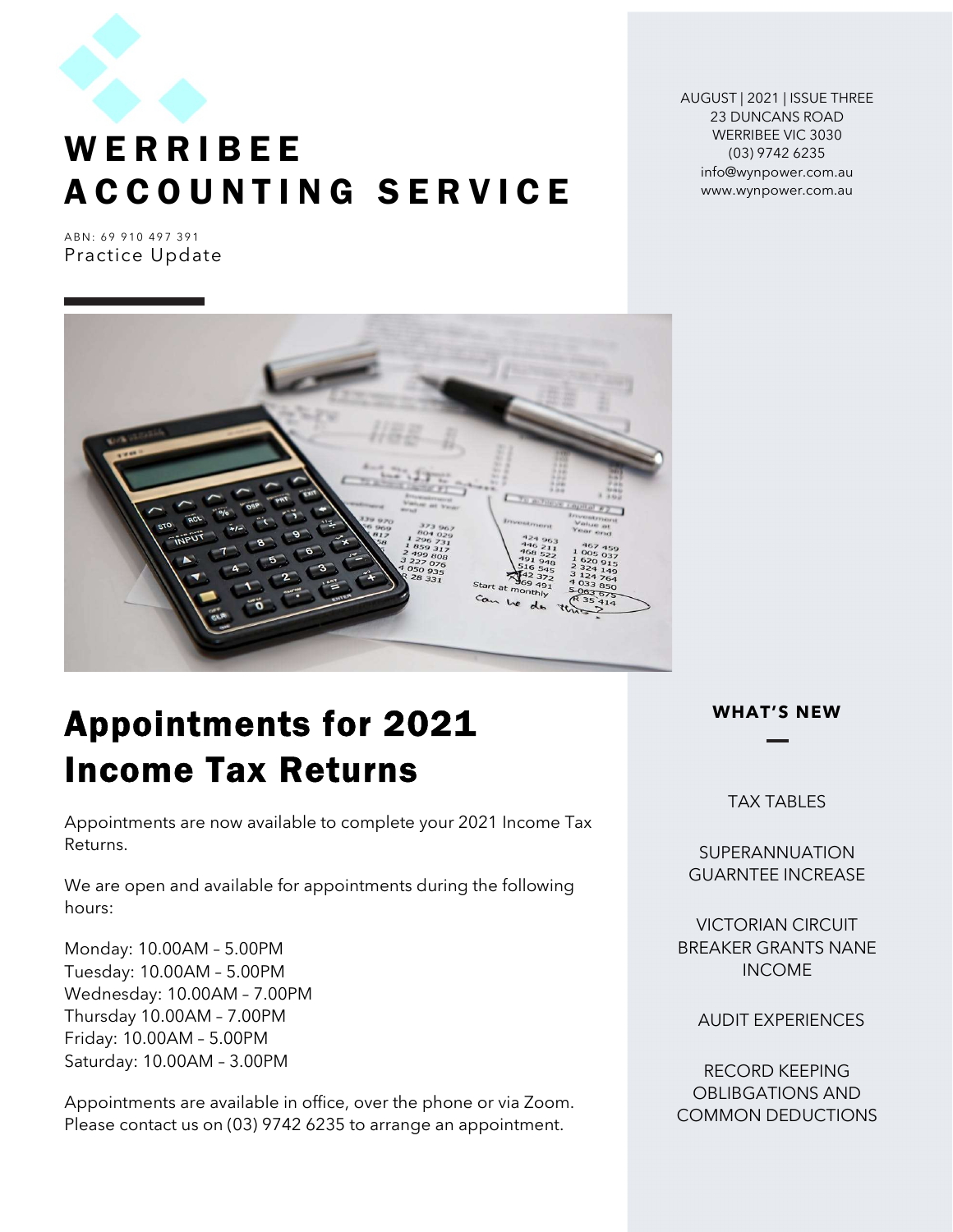# Tax Tables

Tax Rates for the financial year commencing 01 July 2021 have now changed.

Employers are required to ensure they are withholding the correct amount of PAYG amounts for the employees.

There are minimal changes to tax rates but threshold amounts have changed. So please check the tax tables to ensure you are being taxing and/or being taxed at the correct amount.

Amounts can be determined through the Australian Taxation Office's website which can be found below.

https://www.ato.gov.au/Rates/Tax-tables/

# Superannuation Guarantee increase

The super guarantee rate has been 9.5% since 2014, however as of 01 July 2021 rates have increased to 10% of gross standard income.

It is crucial as a business owner that you have changed the superannuation guarantee rate to reflect the current change.

If superannuation accruals are being calculated incorrectly you will be liable to pay interest and penalties for not paying the mandatory amount.

The Australian Taxation Office are cracking down on employers not paying superannuation to their employees.

If you require assistance or not sure of your obligations, please do not hesitate to contact Juliana on (03) 9742 6235.

# Victorian Circuit Breaker Grants NANE Income



The Victoria Government introduced a number of grants to assist Victorian businesses with expenses during COVID related lockdowns.

The Federal Government has subsequently introduced legislation to class a number of the grants as non-assessable non-exempt (NANE) income. The grants include the Alpine Support Program; the Business Costs Assistance Program Round Two; the Impacted Public Events Support Program; the Independent Cinema Support Program; the Licensed Hospitality Venue Fund 2021; the Live Performance Support Program; and the Sustainable Event Business Program.

For business who have received these grants, the amounts are not assessable in any way. Current and prior losses of a business are also not reduced because of the payments. The tax effect of these amounts is inherently neutral.

However, if the NANE amounts were distributed to shareholders of a company, shareholders will be assessed on the amount as an unfranked dividend. When distributed to beneficiaries of a trust, the beneficiaries are not assessed on the NANE amounts as beneficiaries are only assessed on taxable income of the trust of which they are presently entitled.

https://taxandsupernewsroom.com.au/consequencesof-covid-business-grants-being-nane/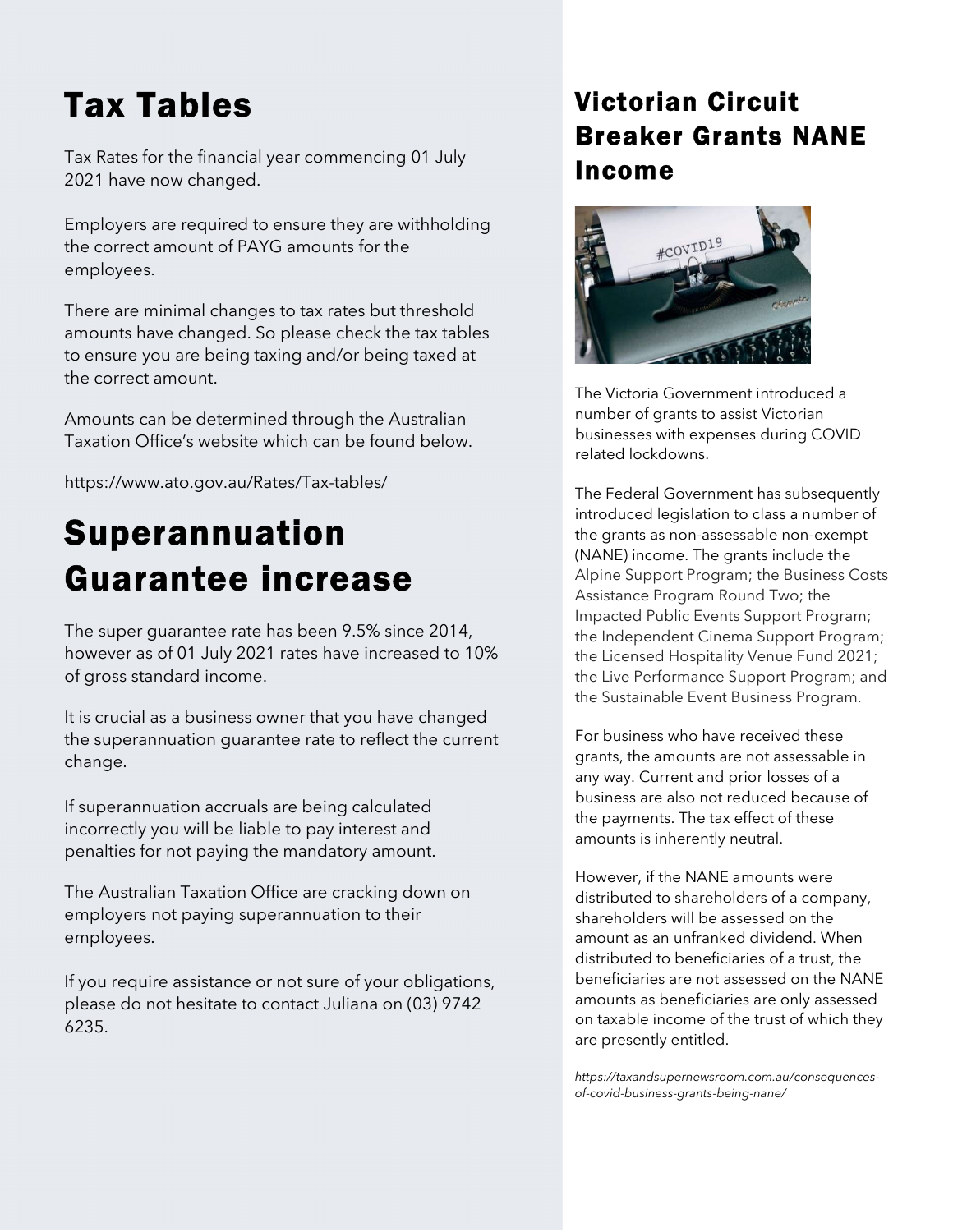# Audit Experiences

### How do the ATO choose who to audit?

The Australian Taxation Office have invested in software which works out the average deduction amount of people in a similar job and similar income.

If your deductions are above the average deduction amount in your occupation and salary bracket this could raise an alert and lead to a potential review and/or audit.

# Record Keeping Obligations

You are reminded that you are required to have substantiation documentation for each claim made and that the documents must be kept for five years as at the date the tax return was lodged.

It is expected that receipts and/or journals are legible and show the name of the supplier, date purchased, the \$amount paid, and must detail the goods purchased.

# Overtime Meals

If you are claiming above your 'allowance' amounts for overtime meals, but up to the gazetted reasonable amount, it is recommended that you retain a minimum of four weeks of receipts and/or a diary over a four-week period, recording the date, type of meals purchased and the cost of **each** item purchased. If you are claiming up to your allowance amount, keep a record of the name of venues that you frequent, and retain a menu/pricelist from that menu.

If you receive an allowance, but are claiming above the gazetted amount, you must keep receipts.

## Working from Home

A 4-week diary of hours worked from home should be kept. This diary can then be used to extrapolate working-fromhome hours for the full year.

There are three methods of claiming:

- Number of hours x 52cents per hour
- Number of hours x 80 cents per hour (this precludes claiming any other home office expenses such as equipment, internet or telephone)
- % of home utilities, calculated by reference to the proportionate size of a dedicated office to the size of the house.

### Motor Vehicle Expenses Cents Per Kilometer Method:

Documents required to substantiate motor vehicle travel include:

- A record of how the kilometers were worked out per car

- Copies of purchase or lease documents
- Copies of car registration
- Details of travel undertook

- Any other evidence which confirms travelled claimed was undertaken in your car such as, a copy of your job description, employment contract or the relevant award or workplace/enterprise bargaining agreement.

### Logbook Method:

- purchase or lease documents for your car

- car registration certificate or ownership papers for the income year/s you are claiming car expenses
- copies of your logbook and odometer records.

The logbook must contain:

- the dates that the logbook period begins and ends
- the car's odometer readings at the start and end of the logbook period
- the total number of kilometres the car travelled during the logbook period
- the number of kilometres travelled for each journey recorded in the logbook.

You will need to record the:

- odometer readings at the start and end of each journey
- business kilometres travelled
- reason for the journey o the business-use percentage for the logbook period.
- the odometer readings at the start and end of each income year you use the logbook method
- copies of original receipts for all car expenses claimed:
- except for fuel and oil receipts if you have used odometer records to estimate your fuel and oil expenses
- including all fuel and oil receipts if you have not used odometer records to estimate your fuel and oil expenses.